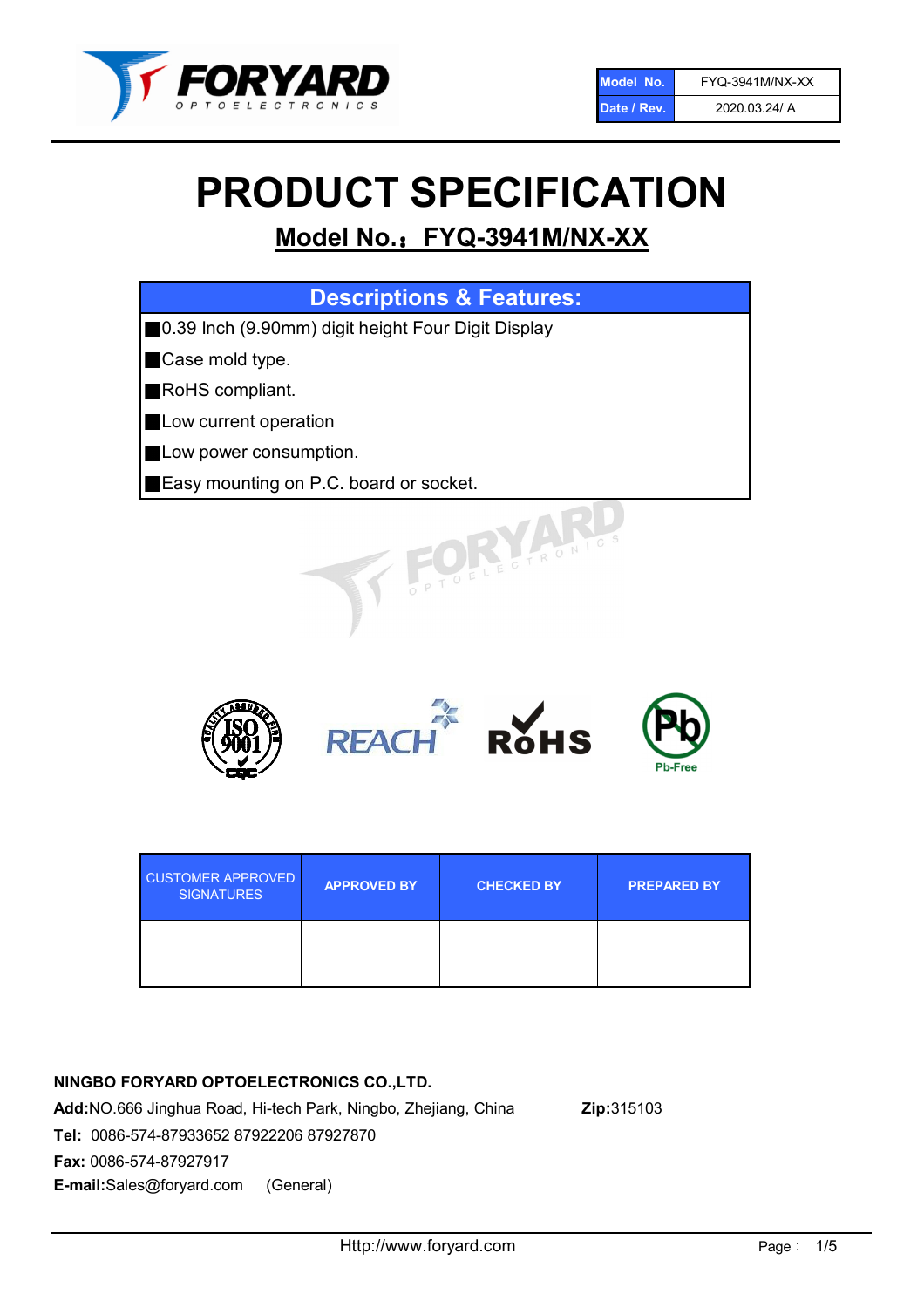

| Model No.   | <b>FYQ-3941M/NX-XX</b> |
|-------------|------------------------|
| Date / Rev. | 2020.03.24/ A          |

## ■ -XX: REF Surface / Epoxy color

| <b>Color</b><br><b>Number</b> |               |                           |                      |            |
|-------------------------------|---------------|---------------------------|----------------------|------------|
| REF Surface Color   O White   |               | I○ Black  ○ Gray          | $\circ$ Red          | IO Green i |
| <b>Epoxy Color</b>            | ○ Water Clear | $\circ$ White $\circ$ Red | l ⊙ Green   ○ Yellow |            |

#### ■ Mechanical Dimensions



Notes:

- 1. All pins are Φ0.45[.019]mm
- 2. Dimension in millimeter [inch], tolerance is ±0.25 [.010] and angle is ±1° unless otherwise noted.
- 3. Bending≤Length\*1%.
- 4.The specifications,characteristics and technical data described in the datasheet are subject to change without prior notice.
- 5.The drawing is different from the actual one, please refer to the sample.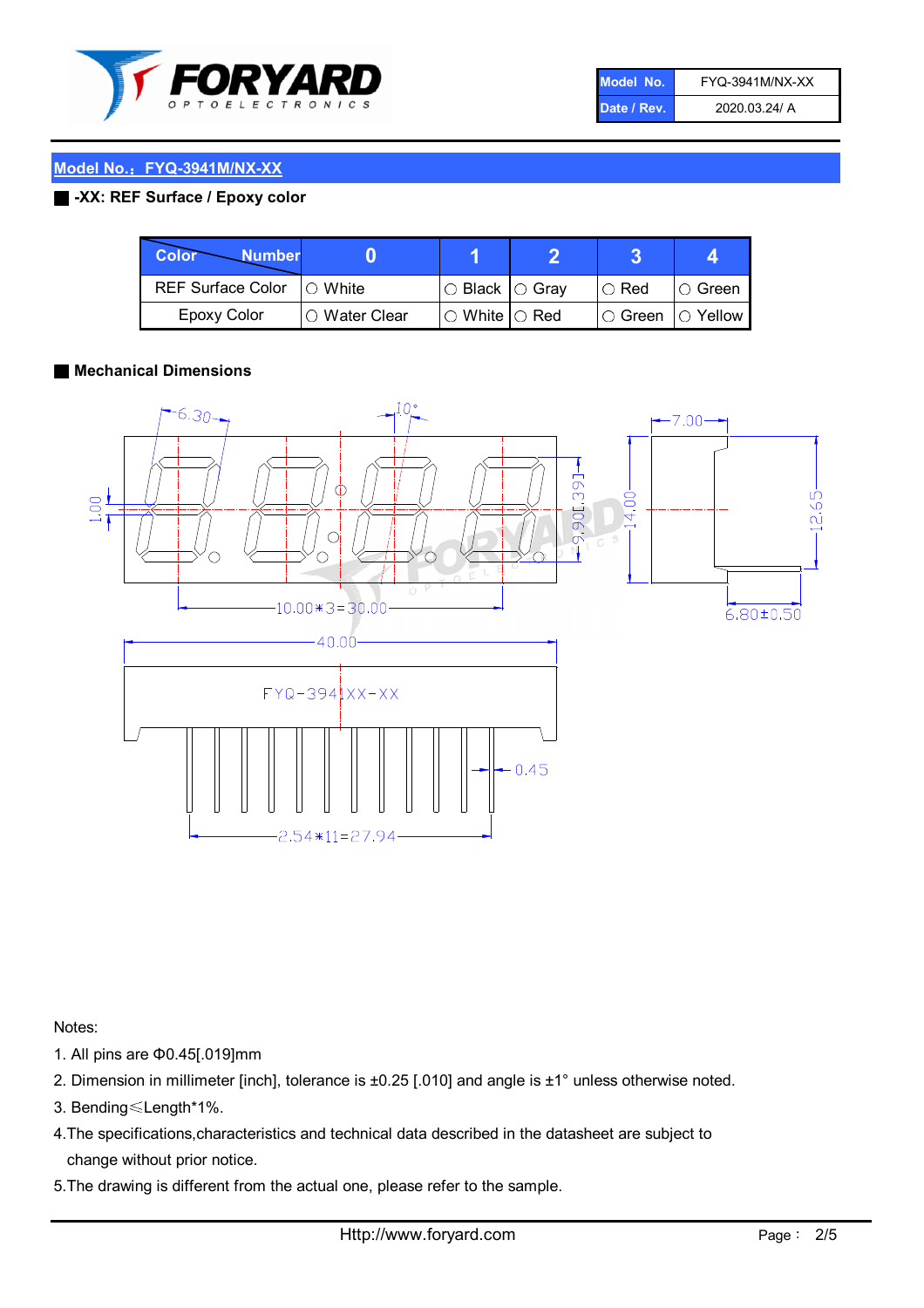

| Model No.'  | <b>FYQ-3941M/NX-XX</b> |
|-------------|------------------------|
| Date / Rev. | 2020.03.24/ A          |

■ All Light On Segments Feature & Pin Position



Http://www.foryard.com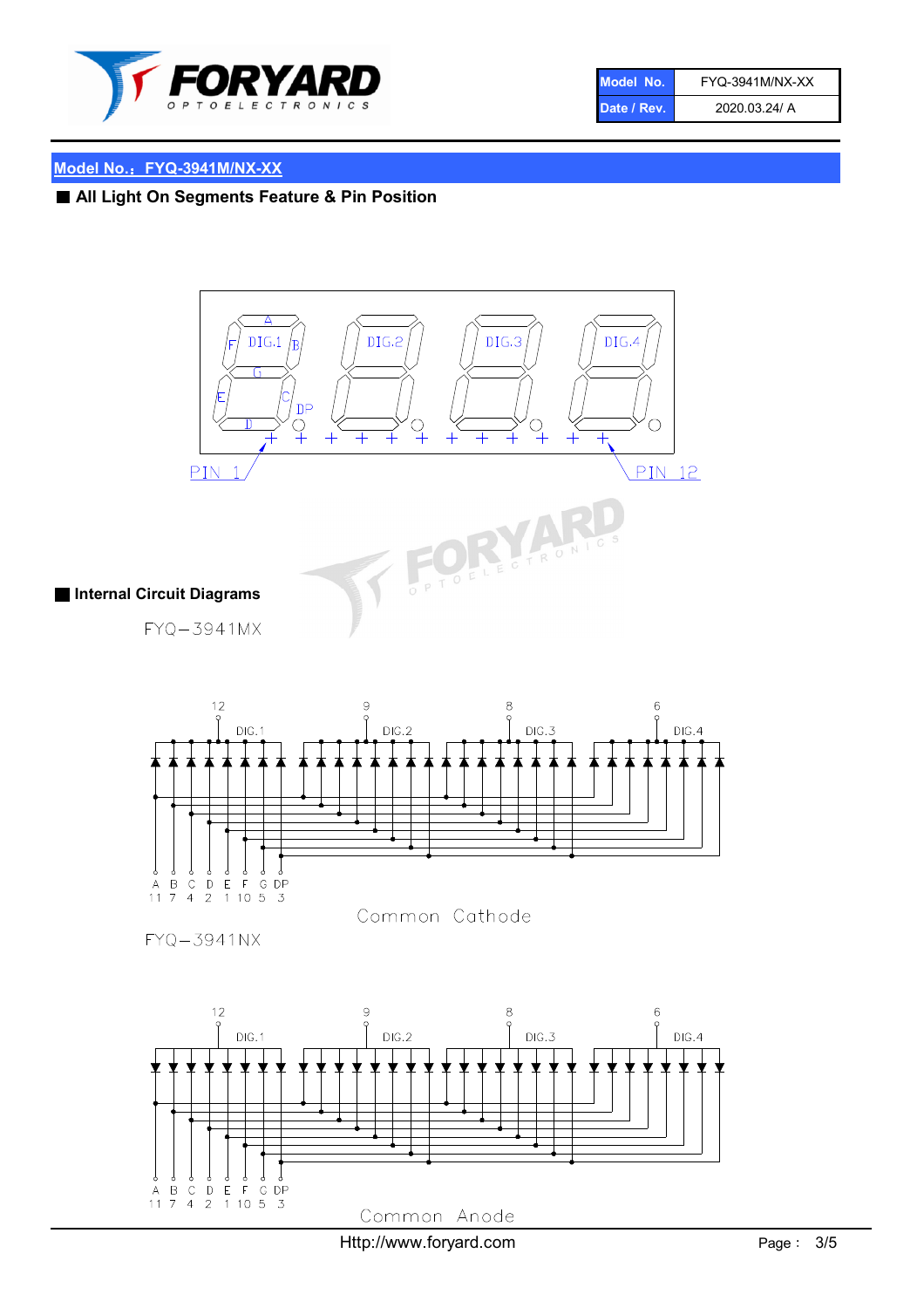

| Model No.   | <b>FYQ-3941M/NX-XX</b> |
|-------------|------------------------|
| Date / Rev. | 2020.03.24/ A          |

|  | Absolute maximum ratings |  |
|--|--------------------------|--|

| isolute maximum ratings      |               |                       |              |            |              |  |
|------------------------------|---------------|-----------------------|--------------|------------|--------------|--|
| <b>Parameter</b>             | <b>Symbol</b> | <b>Test Condition</b> | <b>Value</b> |            | <b>Unit</b>  |  |
|                              |               |                       | <b>Min</b>   | <b>Max</b> |              |  |
| Reverse Voltage              | VR            | IR=30                 | 5            |            |              |  |
| <b>Forward Current</b>       | ΙF            |                       |              | 30         | mA           |  |
| Power Dissipation            | Pd            |                       |              | 100        | mW           |  |
| <b>Pulse Current</b>         | Ipeak         | Duty=0.1mS,1KHz       |              | 150        | mA           |  |
| <b>Operating Temperature</b> | Topr          |                       | $-40$        | $+85$      | $^{\circ}$ C |  |
| Storage Temperature          | Tstr          |                       | $-40$        | $+85$      | °C           |  |

## ■ Electrical-Optical Characteristics

### ● Color Code & Chip Characteristics: (Test Condition: IF=10mA)

| <b>Emitting Color</b> |                                                            | <b>Dice Material</b> | <b>Peak Wave</b>                       | <b>Spectral</b><br><b>Line</b> | <b>Forward Voltage(VF) Unit:V</b> |            | <b>Luminous</b><br><b>Intensity</b> |
|-----------------------|------------------------------------------------------------|----------------------|----------------------------------------|--------------------------------|-----------------------------------|------------|-------------------------------------|
|                       |                                                            |                      | Length( $\overline{\Lambda_{\rm P}}$ ) | halfwidth<br>(Δλ1/2)           | <b>Typ</b>                        | <b>Max</b> | (IV)<br><b>Unit:mcd</b>             |
|                       | <b>Standard brightness</b>                                 |                      |                                        |                                |                                   |            |                                     |
| S                     | Hi Red                                                     | AlGaInP              | 660nm                                  | 20nm                           | 2.00                              | 2.50       | $10 - 20$                           |
| D                     | Super Red                                                  | AIGaAs/DH            | 650nm                                  | 20nm                           | 2.00                              | 2.50       | $15 - 30$                           |
| E                     | Orange                                                     | GaAsP                | 625nm                                  | 35nm                           | 2.00                              | 2.50       | $10 - 21$                           |
| A                     | Amber                                                      | GaAsP                | 610nm                                  | 35nm                           | 2.00                              | 2.50       | $10 - 20$                           |
| Υ                     | Yellow                                                     | GaAsP                | 590nm                                  | 35 <sub>nm</sub>               | 2.00                              | 2.50       | $10 - 20$                           |
| G                     | <b>Yellow Green</b>                                        | AlGaInP              | 570nm                                  | 10nm                           | 2.00                              | 2.50       | $10 - 20$                           |
|                       | B<br><b>Blue</b>                                           | InGaN                | 460nm                                  | 60nm                           | 3.00                              | 3.80       | $9 - 20$ (mw)                       |
|                       |                                                            |                      | 470nm                                  |                                | 3.00                              | 3.80       | $9 - 20$ (mw)                       |
| W                     | White                                                      | InGaN/GaN            | $X=0.29, Y=0.30$                       | <b>CCT:9500K</b>               | 3.00                              | 3.80       | 60~120~180                          |
|                       | <b>Ultra brightness</b>                                    |                      |                                        |                                |                                   |            |                                     |
| <b>UHR</b>            | Ultra Hi Red                                               | AlGaInP              | 640nm                                  | 20 <sub>nm</sub>               | 2.00                              | 2.50       | $20 - 50$                           |
| <b>UR</b>             | <b>Ultra Red</b>                                           | AlGaInP              | 635nm                                  | 20 <sub>nm</sub>               | 2.00                              | 2.50       | $40 - 70$                           |
| UE                    | Ultra Orange                                               | AlGaInP              | 625nm                                  | 20nm                           | 2.00                              | 2.50       | $40 - 85$                           |
| <b>UA</b>             | <b>Ultra Amber</b>                                         | AlGaInP              | 610nm                                  | 20nm                           | 2.00                              | 2.50       | $30 - 105$                          |
| UY                    | <b>Ultra Yellow</b>                                        | AlGaInP              | 590nm                                  | 20nm                           | 2.00                              | 2.50       | $30 - 135$                          |
| UG                    | <b>Ultra Yellow Green</b>                                  | AlGaInP              | 570nm                                  | 30nm                           | 2.00                              | 2.50       | $20 - 60$                           |
| PG                    | Pure Green                                                 | InGaN                | 520nm                                  | 36nm                           | 3.00                              | 3.80       | 350~450                             |
| UB                    | <b>Ultra Blue</b>                                          | InGaN/GaN            | 460nm                                  | 30nm                           | 3.00                              | 3.80       | 120~180                             |
|                       |                                                            | InGaN/GaN            | 470nm                                  | 30nm                           | 3.00                              | 3.80       | 120~180                             |
|                       | Segment-to-Segment Luminous Intensity ratio(Iv-M)<br>1.5:1 |                      |                                        |                                |                                   |            |                                     |

#### Note:

1.Luminous Intensity is based on the Foryard standards.

2.Pay attention about static for InGaN

(Ta=25℃)

(Ta=25℃)